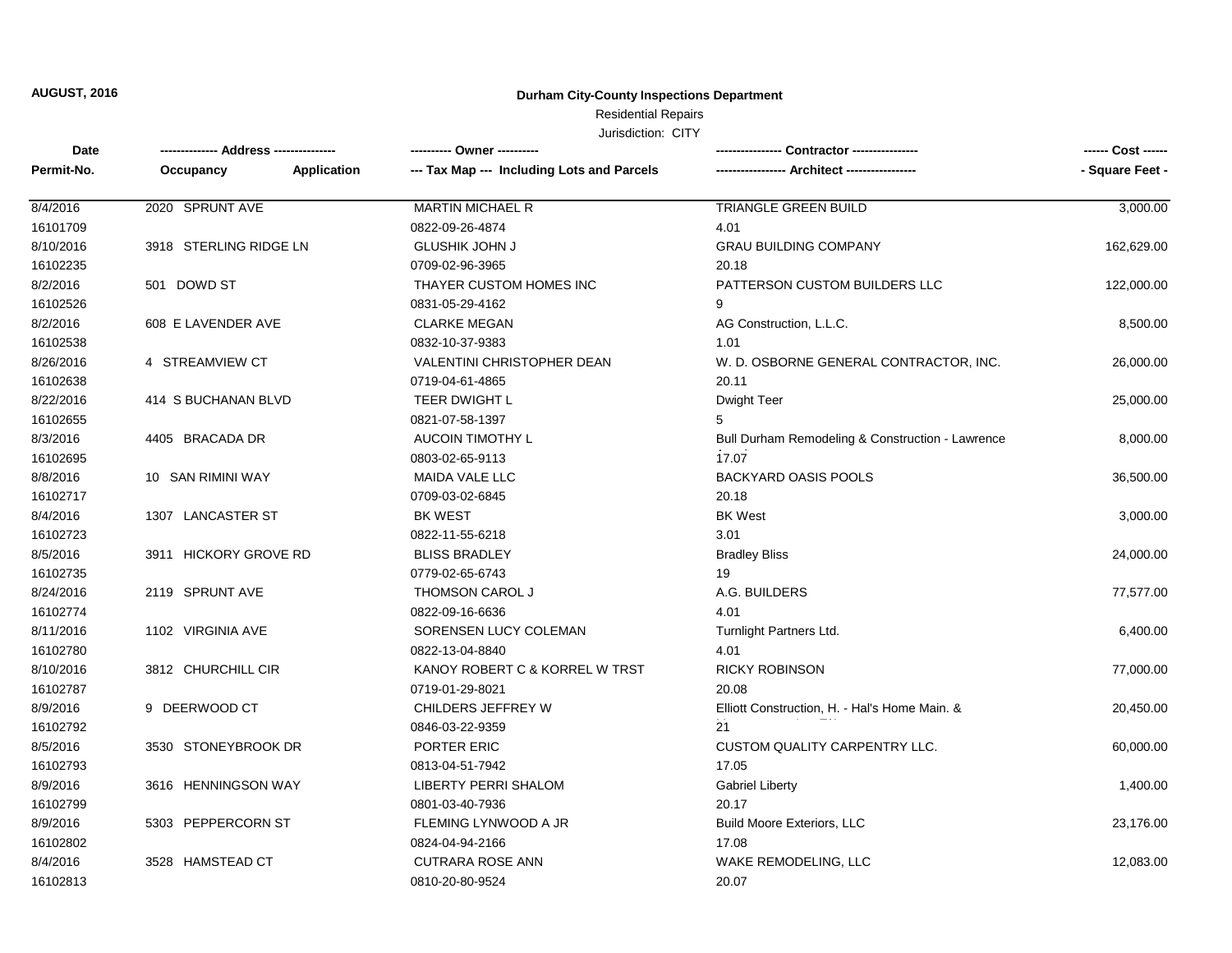#### **Durham City-County Inspections Department**

## Residential Repairs

| Date       | -------------- Address --------------- |             | ---------- Owner ----------                |                                            | ------ Cost ------ |
|------------|----------------------------------------|-------------|--------------------------------------------|--------------------------------------------|--------------------|
| Permit-No. | Occupancy                              | Application | --- Tax Map --- Including Lots and Parcels |                                            | - Square Feet -    |
| 8/9/2016   | 1301 VICKERS AVE                       |             | FLYNN KEITH R TRUSTEE                      | Mother Hen Home Services                   | 3,500.00           |
| 16102814   |                                        |             | 0821-15-64-1136                            | $\overline{7}$                             |                    |
| 8/4/2016   | 4117 W CARVER ST                       |             | <b>CLARK BRIAN L</b>                       | Jennifer L. Stutzman                       | 21,435.05          |
| 16102816   |                                        |             | 0813-03-24-1377                            | 17.07                                      |                    |
| 8/5/2016   | 2401 W CLUB BLVD                       |             | <b>ATTIX DEBORAH</b>                       | Red Rock Construction, LLC                 | 4,400.00           |
| 16102817   |                                        |             | 0822-09-05-0274                            | 4.01                                       |                    |
| 8/8/2016   | 5814 RUSTIC WOOD LN                    |             | HEIDENFELDER BROOKE                        | NC Shed Builder                            | 7,500.00           |
| 16102820   |                                        |             | 0727-02-86-7000                            | 20.13                                      |                    |
| 8/8/2016   | 4324 SWARTHMORE RD                     |             | JENKINS CASEY D                            | H. GLAZER BUILDER, INC.                    | 51,900.00          |
| 16102835   |                                        |             | 0709-04-94-0069                            | 20.18                                      |                    |
| 8/9/2016   | 5012 KETTLE CREEK WAY                  |             | <b>VASAN ALISON</b>                        | BH RALEIGH, INC., T/A BLUE HAVEN POOLS AND | 88,125.00          |
| 16102844   |                                        |             | 0802-02-68-7103                            | 17.06                                      |                    |
| 8/4/2016   | 616 N QUEEN ST                         |             | <b>FONTENELLE ALBERT</b>                   | <b>Albert Fontenelle</b>                   | 1,200.00           |
| 16102845   |                                        |             | 0831-05-18-4034                            | 11                                         |                    |
| 8/10/2016  | 1213 LINCOLN ST                        |             | LITTLE WILLIAM JR                          | Ricardo Ortiz-Garcia                       | 16,200.00          |
| 16102849   |                                        |             | 0831-17-02-9045                            | 13.01                                      |                    |
| 8/10/2016  | 2301 CHAUTAUQUA AVE                    |             | PARKER DEBRA O                             | All Trades Home Imp. LLC                   | 28,500.00          |
| 16102852   |                                        |             | 0820-08-88-0541                            | 13.03                                      |                    |
| 8/4/2016   | 1906 LEONARD DR                        |             | WHITTLESEY JOSEPH A                        | SIGMA GENERAL CONTRACTING, LLC             | 14,250.00          |
| 16102868   |                                        |             | 0830-04-61-5558                            | 20.14                                      |                    |
| 8/10/2016  | 300 W TRINITY AVE                      |             | SOUTHERN REPAIR SERVICE INC                | SOUTHERN REPAIR SERVICE                    | 7,000.00           |
| 16102901   |                                        |             | 0822-20-91-8074                            | $\overline{2}$                             |                    |
| 8/1/2016   | 2017 DARTMOUTH DR                      |             | KASHDAN DANIEL N                           | Daniel Kashdan                             | 4,000.00           |
| 16102903   |                                        |             | 0813-20-92-3081                            | 17.05                                      |                    |
| 8/22/2016  | 114 ROSEDALE CREEK DR                  |             | <b>FRATTO ROBERT L</b>                     | SOUTHERN EXPOSURE SUNROOMS                 | 13,846.00          |
| 16102904   |                                        |             | 0769-03-42-0414                            | 19                                         |                    |
| 8/3/2016   | 8 RHYGATE CT                           |             | SMITH BRIAN WILLIAM                        | Olmstead Homesteads, Inc.                  | 19,000.00          |
| 16102905   |                                        |             | 0728-01-20-0066                            | 20.12                                      |                    |
| 8/17/2016  | 4522 BRACADA DR                        |             | DAY JAMES A JR                             | BERINI, JOE F., CONST. CO.                 | 51,000.00          |
| 16102907   |                                        |             | 0803-02-55-7431                            | 17.07                                      |                    |
| 8/4/2016   | 2730 MONTGOMERY ST                     |             | <b>MARION DEBORAH VIRGINIA DAWSON</b>      | THE MAPLEWOOD BUILDING CO., LLC.           | 69,692.00          |
| 16102913   |                                        |             | 0811-19-51-0990                            | 6                                          |                    |
| 8/19/2016  | 1003 DACIAN AVE                        |             | <b>BALL DONALD T</b>                       | CRABTREE, GAIL                             | 54,500.00          |
| 16102914   |                                        |             | 0822-19-71-0630                            | 3.02                                       |                    |
| 8/4/2016   | 1408 MIRAMONT DR                       |             | ANDREWS DEBORAH J                          | Paul Brock                                 | 15,000.00          |
| 16102917   |                                        |             | 0825-03-10-3237                            | 16.03                                      |                    |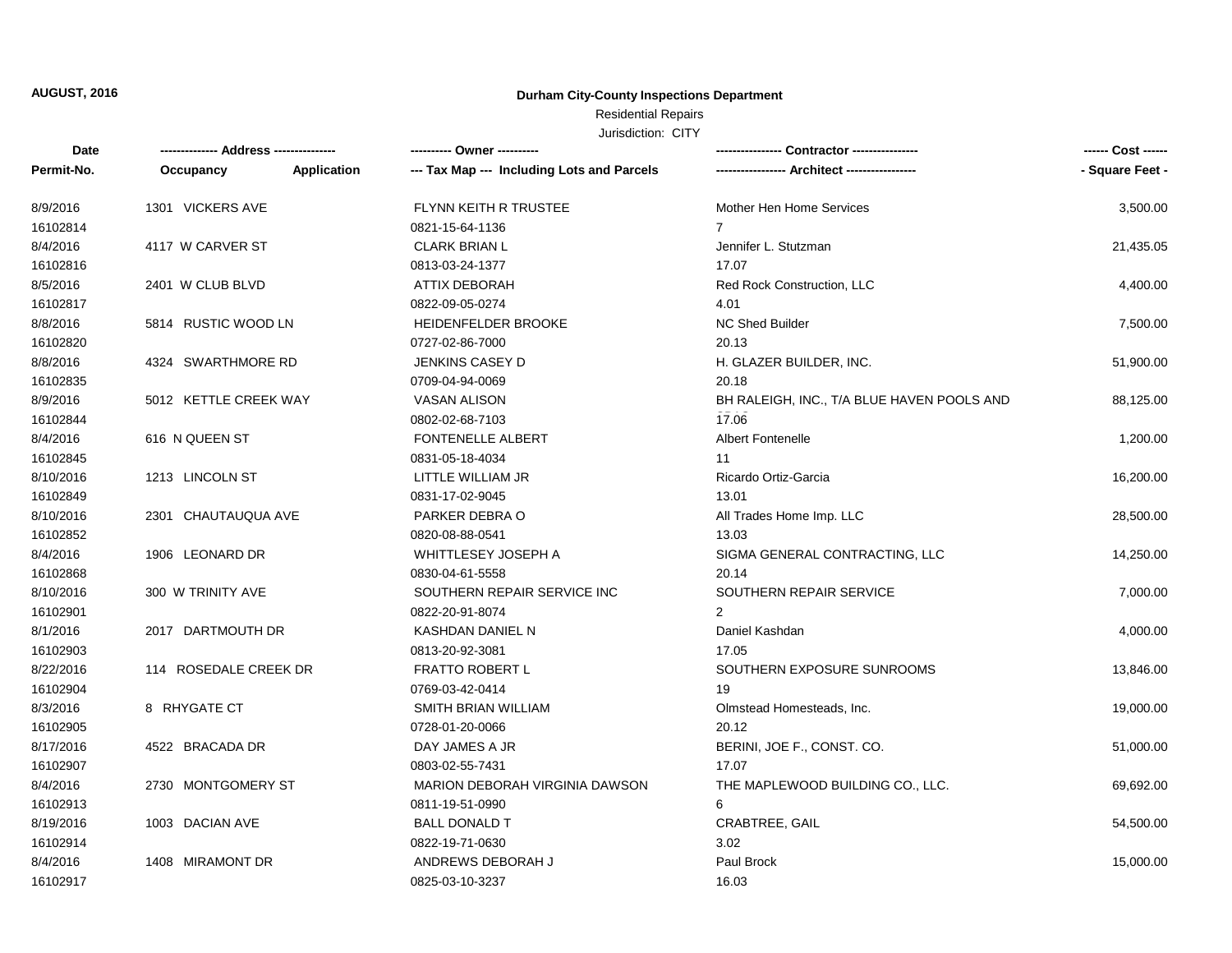#### **Durham City-County Inspections Department**

### Residential Repairs

| Date       | -------------- Address --------------- |             | ---------- Owner ----------                |                                       | ------ Cost ------ |
|------------|----------------------------------------|-------------|--------------------------------------------|---------------------------------------|--------------------|
| Permit-No. | Occupancy                              | Application | --- Tax Map --- Including Lots and Parcels |                                       | - Square Feet -    |
| 8/4/2016   | 18 FRONTIER WAY                        |             | <b>CARLSON CAROLINE NANCY</b>              | <b>Emergency Reconstruction</b>       | 267,000.00         |
| 16102924   |                                        |             | 0727-01-37-1989                            | 20.12                                 |                    |
| 8/22/2016  | 4713 CARLTON CROSSING DR               |             | <b>FERRARI STEPHEN</b>                     | Stephen Ferrari.                      | 5,000.00           |
| 16102925   |                                        |             | 0719-02-86-9737                            | 20.11                                 |                    |
| 8/1/2016   | 2965 FRIENDSHIP RD                     |             | <b>NEWTON ADAM F</b>                       | Pruitt Building Co.                   | 30,000.00          |
| 16102927   |                                        |             | 0801-03-92-9201                            | 20.17                                 |                    |
| 8/1/2016   | 6724 GLEN FORREST DR                   |             | <b>CARTWRIGHT SUSAN PURSLEY</b>            | FS, LLC                               | 18,950.00          |
| 16102933   |                                        |             | 0708-03-32-7869                            | 20.12                                 |                    |
| 8/1/2016   | 4 HENDRICKS CT                         |             | <b>TYLER JOYCE T</b>                       | SEARS HOME IMPROVEMENT PRODUCTS, INC. | 24,675.00          |
| 16102935   |                                        |             | 0810-15-53-7206                            | 20.07                                 |                    |
| 8/2/2016   | 105 EL PASO AVE                        |             | DREES COMPANY THE                          | THE DREES HOMES COMPANY               | 3,000.00           |
| 16102936   |                                        |             | 0850-03-23-9021                            | 18.05                                 |                    |
| 8/2/2016   | 403 CANAL ST                           |             | EQUITY TRUST COMPANY CUSTODIAN             | A 2 Z Contractors                     | 1,000.00           |
| 16102954   |                                        |             | 0831-05-18-6436                            | 9                                     |                    |
| 8/2/2016   | 911 SCOUT DR                           |             | ROBERTS BOBBY R EST                        | A 2 Z Contractors                     | 1,000.00           |
| 16102955   |                                        |             | 0821-16-83-1487                            | 12.01                                 |                    |
| 8/11/2016  | 1640 MARION AVE                        |             | <b>HANLEY NIALL A</b>                      | MIKE LOCKHART CONSTRUCTION, LLC.      | 12,800.00          |
| 16102961   |                                        |             | 0811-15-52-9726                            | 6                                     |                    |
| 8/11/2016  | 5114 KEMMONT RD                        |             | <b>ROTH GREGORY W</b>                      | Holmes, Joshua Ryan                   | 20,540.00          |
| 16102963   |                                        |             | 0729-04-72-4942                            | 20.10                                 |                    |
| 8/19/2016  | 4910 LUMLEY RD                         |             | DAY PATRICK WAYNE                          | Patrick Day                           | 6,600.00           |
| 16102964   |                                        |             | 0759-03-12-2233                            | 20.14                                 |                    |
| 8/24/2016  | 1021 KENT ST                           |             | PARKER PAUL                                | Paul Parker                           | 24,350.00          |
| 16102966   |                                        |             | 0821-10-35-7451                            | 5                                     |                    |
| 8/9/2016   | 617 HIDDENBROOK DR                     |             | PENWELL WILLIAM C                          | Boyle, LLC, Kenneth                   | 6,900.00           |
| 16102967   |                                        |             | 0860-01-07-3558                            | 18.05                                 |                    |
| 8/5/2016   | 916 LANCASTER ST                       |             | JONES MICHAEL G SR                         | Hetherington, Stephen Michael         | 1,000.00           |
| 16102968   |                                        |             | 0822-15-53-7534                            | 3.01                                  |                    |
| 8/15/2016  | 1415 E NC 54 HWY                       |             | <b>JAAM TWO LLC</b>                        | LOMAX CONSTRUCTION, INCORPORATED      | 35,412.50          |
| 16102969   |                                        |             | 0728-04-64-2447                            |                                       |                    |
| 8/15/2016  | 1415 E NC 54 HWY                       |             | <b>JAAM TWO LLC</b>                        | LOMAX CONSTRUCTION, INCORPORATED      | 4,962.50           |
| 16102970   |                                        |             | 0728-04-64-2447                            |                                       |                    |
| 8/15/2016  | 1415 E NC 54 HWY                       |             | JAAM TWO LLC                               | LOMAX CONSTRUCTION, INCORPORATED      | 28,700.00          |
| 16102971   |                                        |             | 0728-04-64-2447                            |                                       |                    |
| 8/15/2016  | 1415 E NC 54 HWY                       |             | JAAM TWO LLC                               | LOMAX CONSTRUCTION, INCORPORATED      | 9,325.00           |
| 16102972   |                                        |             | 0728-04-64-2447                            |                                       |                    |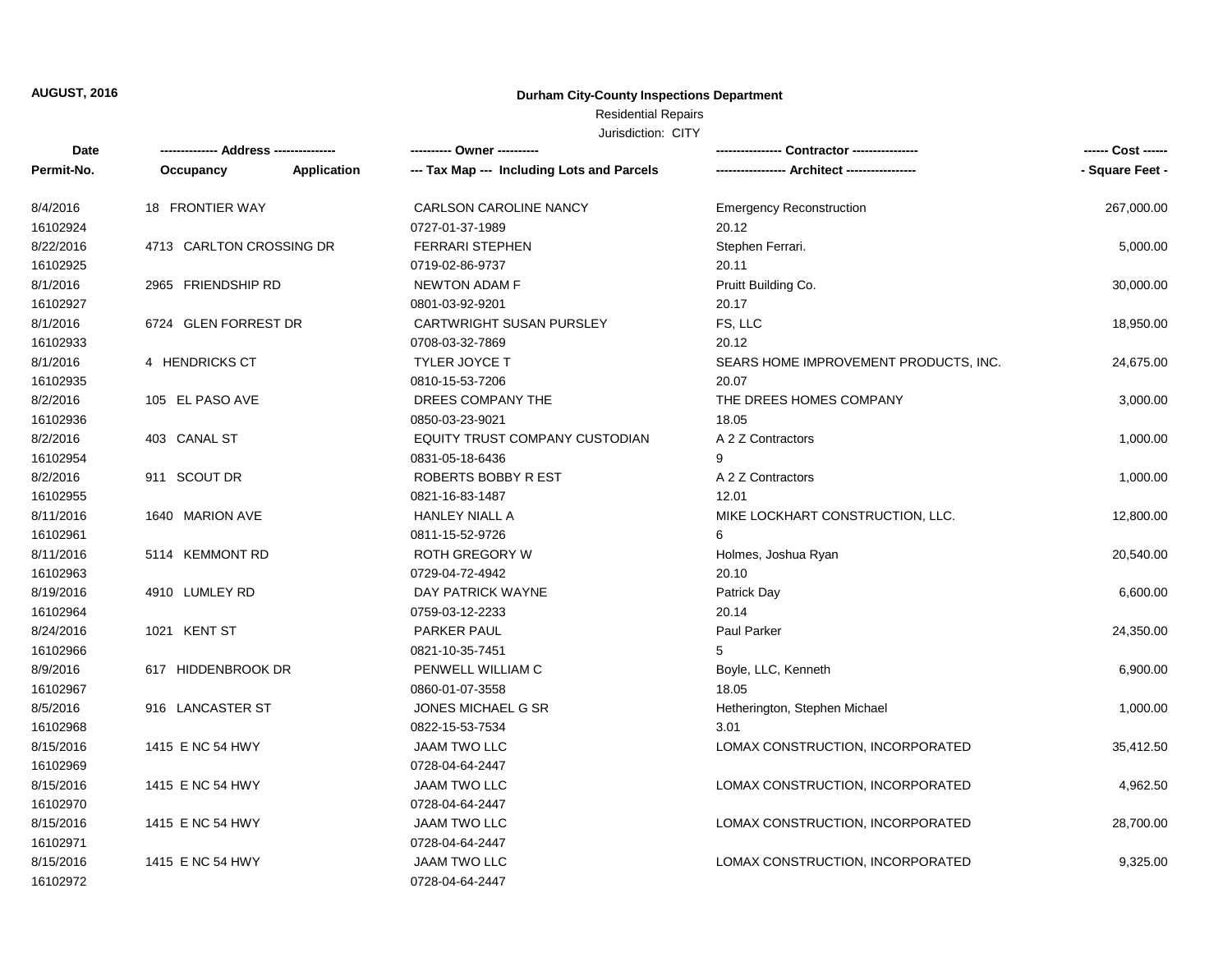#### **Durham City-County Inspections Department**

# Residential Repairs

| Date       |                       |             | ---------- Owner ----------                | --- Contractor ---------------   | ------ Cost ------ |
|------------|-----------------------|-------------|--------------------------------------------|----------------------------------|--------------------|
| Permit-No. | Occupancy             | Application | --- Tax Map --- Including Lots and Parcels |                                  | - Square Feet -    |
| 8/15/2016  | 1415 E NC 54 HWY      |             | <b>JAAM TWO LLC</b>                        | LOMAX CONSTRUCTION, INCORPORATED | 13,662.50          |
| 16102973   |                       |             | 0728-04-64-2447                            |                                  |                    |
| 8/15/2016  | 1415 E NC 54 HWY      |             | <b>JAAM TWO LLC</b>                        | LOMAX CONSTRUCTION, INCORPORATED | 21,487.50          |
| 16102974   |                       |             | 0728-04-64-2447                            |                                  |                    |
| 8/15/2016  | 1415 E NC 54 HWY      |             | <b>JAAM TWO LLC</b>                        | LOMAX CONSTRUCTION, INCORPORATED | 4,487.50           |
| 16102975   |                       |             | 0728-04-64-2447                            |                                  |                    |
| 8/15/2016  | 1415 E NC 54 HWY      |             | <b>JAAM TWO LLC</b>                        | LOMAX CONSTRUCTION, INCORPORATED | 14,362.50          |
| 16102976   |                       |             | 0728-04-64-2447                            |                                  |                    |
| 8/15/2016  | 1415 E NC 54 HWY      |             | <b>JAAM TWO LLC</b>                        | LOMAX CONSTRUCTION, INCORPORATED | 71,700.85          |
| 16102977   |                       |             | 0728-04-64-2447                            |                                  |                    |
| 8/8/2016   | 112 W SEEMAN ST       |             | STRAYHORN MARTHA DELL HUDSON               | <b>Blake Strayhorn</b>           | 4,000.00           |
| 16102980   |                       |             | 0832-17-11-0325                            | $\mathcal{P}$                    |                    |
| 8/17/2016  | 2002 PERSHING ST      |             | <b>MOORE AUSTIN BLAIR</b>                  | <b>GATEWAY BUILDING COMPANY</b>  | 3,800.00           |
| 16102981   |                       |             | 0822-10-26-9406                            | 4.01                             |                    |
| 8/17/2016  | 6610 LEESVILLE RD     |             | EPCON ANDREWS CHAPEL LLC                   | Laura Butler                     | 1,000.00           |
| 16102982   |                       |             | 0769-04-64-4709                            | 19                               |                    |
| 8/16/2016  | 6300 LEESVILLE RD     |             | EPCON ANDREWS CHAPEL LLC                   | Holcomb Demolition, Inc., Cecil  | 1,000.00           |
| 16102983   |                       |             | 0769-02-55-0505                            | 19                               |                    |
| 8/17/2016  | 204 ANDREWS CHAPEL RD |             | EPCON ANDREWS CHAPEL LLC                   | Holcomb Demolition, Inc., Cecil  | 1,000.00           |
| 16102984   |                       |             | 0769-04-64-1210                            | 19                               |                    |
| 8/17/2016  | 120 ANDREWS CHAPEL RD |             | EPCON ANDREWS CHAPEL LLC                   | Holcomb Demolition, Inc., Cecil  | 1,000.00           |
| 16102985   |                       |             | 0769-04-64-1516                            | 19                               |                    |
| 8/22/2016  | 1821 JAMES ST         |             | MONTGOMERY ARMS HOLDINGS LLC               | Miguel Castaneda                 | 5,000.00           |
| 16102989   |                       |             | 0821-17-11-9003                            | 6                                |                    |
| 8/8/2016   | 802 LYNN RD           |             | <b>HOLDER AVA M EST</b>                    | Felipe De Haro                   | 18,300.00          |
| 16102995   |                       |             | 0841-19-60-3069                            | 18.02                            |                    |
| 8/8/2016   | 4607 REGENCY DR       |             | <b>HEYMANS BRIAN S</b>                     | <b>Brian Heymans</b>             | 6,600.00           |
| 16103000   |                       |             | 0719-02-97-7432                            | 20.11                            |                    |
| 8/26/2016  | 626 TROY ST           |             | <b>HARRIS CHERYL</b>                       | Hairston, Larry E                | 36,500.00          |
| 16103002   |                       |             | 0831-18-40-6931                            | 14                               |                    |
| 8/8/2016   | 2617 OWEN ST          |             | <b>TOOMER PAULINE EST</b>                  | Builder Services, Inc. of NC     | 14,311.61          |
| 16103003   |                       |             | 0831-20-81-3968                            | 10.01                            |                    |
| 8/8/2016   | 1227 BERKELEY ST      |             | <b>CSORBA AMY R</b>                        | <b>Phil Phillips</b>             | 25,000.00          |
| 16103004   |                       |             | 0822-10-45-9714                            | 3.01                             |                    |
| 8/29/2016  | 1562 ELLIS RD         |             | <b>BALD EAGLE LAND DEVELOPMENT</b>         | SITESCAPES, LLC.                 | 5,500.00           |
| 16103015   |                       |             | 0739-02-88-4937                            | 20.14                            |                    |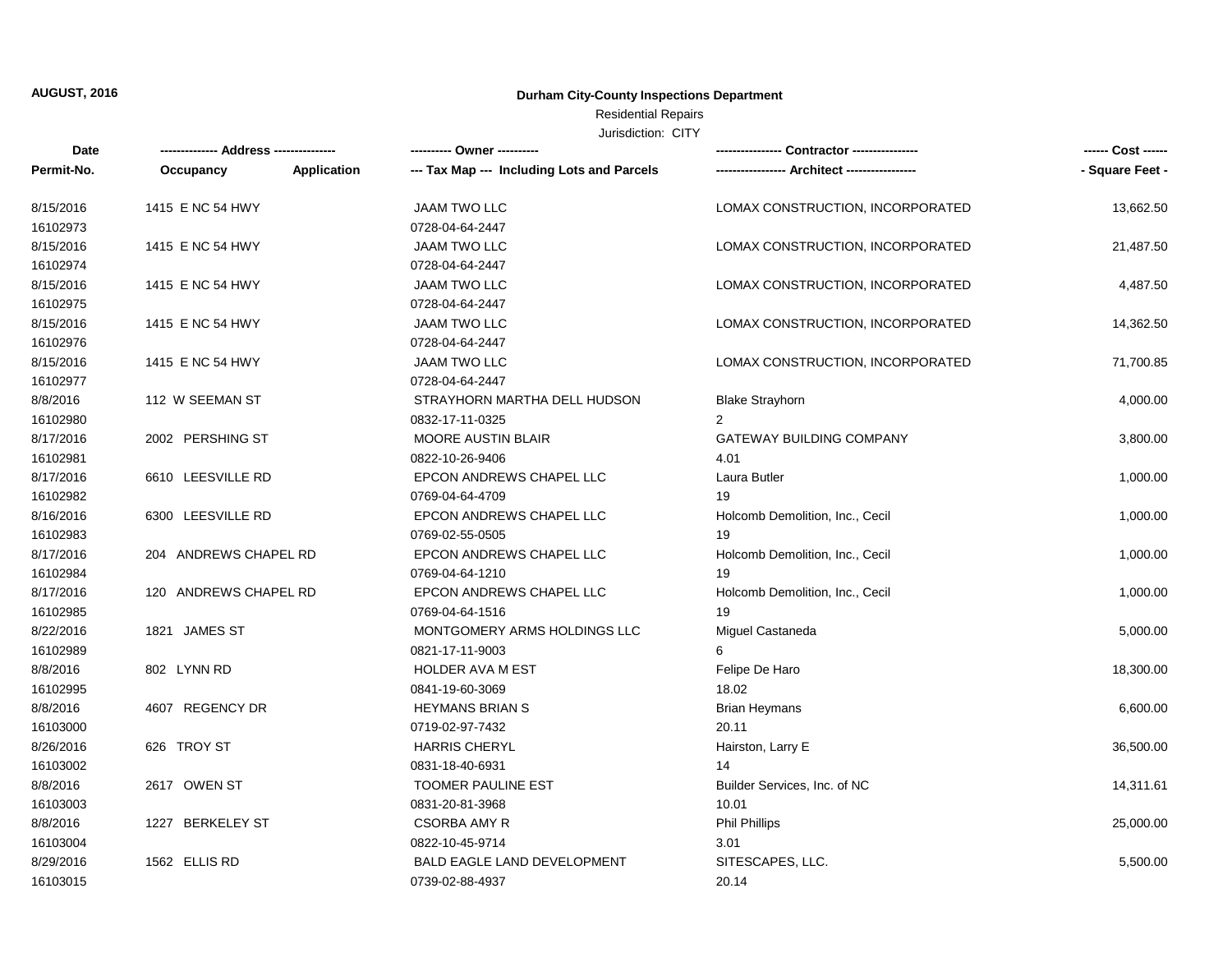#### **Durham City-County Inspections Department**

## Residential Repairs

| Date       |                     |             | --------- Owner ---------                  |                                 | ------ Cost ------ |
|------------|---------------------|-------------|--------------------------------------------|---------------------------------|--------------------|
| Permit-No. | Occupancy           | Application | --- Tax Map --- Including Lots and Parcels |                                 | - Square Feet -    |
| 8/11/2016  | 1139 SEARSTONE CT   |             | EASTWOOD HOMES OF RALEIGH LLC              | <b>JOSEPH K. STEWART</b>        | 600.00             |
| 16103018   |                     |             | 0729-01-28-4974                            | 20.11                           |                    |
| 8/11/2016  | 1143 SEARSTONE CT   |             | EASTWOOD HOMES OF RALEIGH LLC              | <b>JOSEPH K. STEWART</b>        | 600.00             |
| 16103019   |                     |             | 0729-01-28-4999                            | 20.11                           |                    |
| 8/11/2016  | 1149 SEARSTONE CT   |             | EASTWOOD HOMES OF RALEIGH LLC              | <b>JOSEPH K. STEWART</b>        | 600.00             |
| 16103020   |                     |             | 0729-01-29-5014                            | 20.11                           |                    |
| 8/11/2016  | 1153 SEARSTONE CT   |             | EASTWOOD HOMES OF RALEIGH LLC              | <b>JOSEPH K. STEWART</b>        | 600.00             |
| 16103021   |                     |             | 0729-01-29-5038                            | 20.11                           |                    |
| 8/8/2016   | 4503 BERINI DR      |             | <b>MCCORMICK PATSY CARRIGAN</b>            | ROBERTS, DAVID WALTER           | 4,100.00           |
| 16103034   |                     |             | 0803-04-82-7902                            | 17.07                           |                    |
| 8/22/2016  | 1004 OAKLAND AVE    |             | <b>FABER MICHAEL</b>                       | <b>Michael Faber</b>            | 5,000.00           |
| 16103045   |                     |             | 0822-13-14-0082                            | 4.02                            |                    |
| 8/10/2016  | 5107 HUXEY GLENN CT |             | <b>KATZ GRETA</b>                          | FS, LLC                         | 1,900.00           |
| 16103047   |                     |             | 0759-03-22-2369                            | 18.05                           |                    |
| 8/10/2016  | 505 W CORNWALLIS RD |             | YING DENNY                                 | FS, LLC                         | 6,650.00           |
| 16103048   |                     |             | 0820-05-18-3006                            | 20.07                           |                    |
| 8/10/2016  | 6 WHITE ASH DR      |             | WEINERTH JOHN L                            | SOUTH TOWN CONSULTING           | 10,500.00          |
| 16103055   |                     |             | 0813-01-26-5232                            | 17.07                           |                    |
| 8/15/2016  | 1201 HAZEL ST       |             | <b>WELLS MARK D</b>                        | NORTH CAROLINA EXTERIORS        | 1,000.00           |
| 16103056   |                     |             | 0831-06-28-8618                            | 9                               |                    |
| 8/16/2016  | 3203 PROSPECT PKWY  |             | MREC LEVEL BRIGHTLEAF SPRING               | Level Carolina Homes, LLC       | 13,000.00          |
| 16103062   |                     |             | 0850-04-62-4446                            | 18.05                           |                    |
| 8/24/2016  | 407 HUGO ST         |             | STONE RHONDA C                             | <b>NC Shed Builder</b>          | 8,300.00           |
| 16103065   |                     |             | 0832-06-38-1315                            | 1.01                            |                    |
| 8/10/2016  | 2311 GLENDALE AVE   |             | COHOON JULIE S                             | Julie Cohoon                    | 11,700.00          |
| 16103069   |                     |             | 0832-09-06-2357                            | 1.02                            |                    |
| 8/11/2016  | 3725 ST MARKS RD    |             | <b>MAXWELL CORY</b>                        | Out of the Woods Builders, Inc. | 78,700.00          |
| 16103070   |                     |             | 0810-17-10-7129                            | 20.08                           |                    |
| 8/15/2016  | 509 COMPTON PL      |             | HALPERN DAVID JUSTIN                       | CUSTOM QUALITY CARPENTRY LLC.   | 41,735.00          |
| 16103076   |                     |             | 0821-19-61-3230                            | $\overline{7}$                  |                    |
| 8/26/2016  | 4533 MALVERN RD     |             | <b>IMBRAGUGLIO NICOLE L</b>                | Garage Builders of Raleigh Inc. | 57,500.00          |
| 16103085   |                     |             | 0719-03-22-5703                            | 20.08                           |                    |
| 8/15/2016  | 4134 WALLINGFORD PL |             | PETERSON NORMAN J                          | Tarheel Basement Systems, LLC   | 13,494.00          |
| 16103089   |                     |             | 0709-04-93-7769                            | 20.18                           |                    |
| 8/30/2016  | 4 TOCUVAN PL        |             | BERINI CONST CO INC JOE F                  | <b>Aquatic Designs</b>          | 35,500.00          |
| 16103090   |                     |             | 0803-02-65-9542                            | 17.07                           |                    |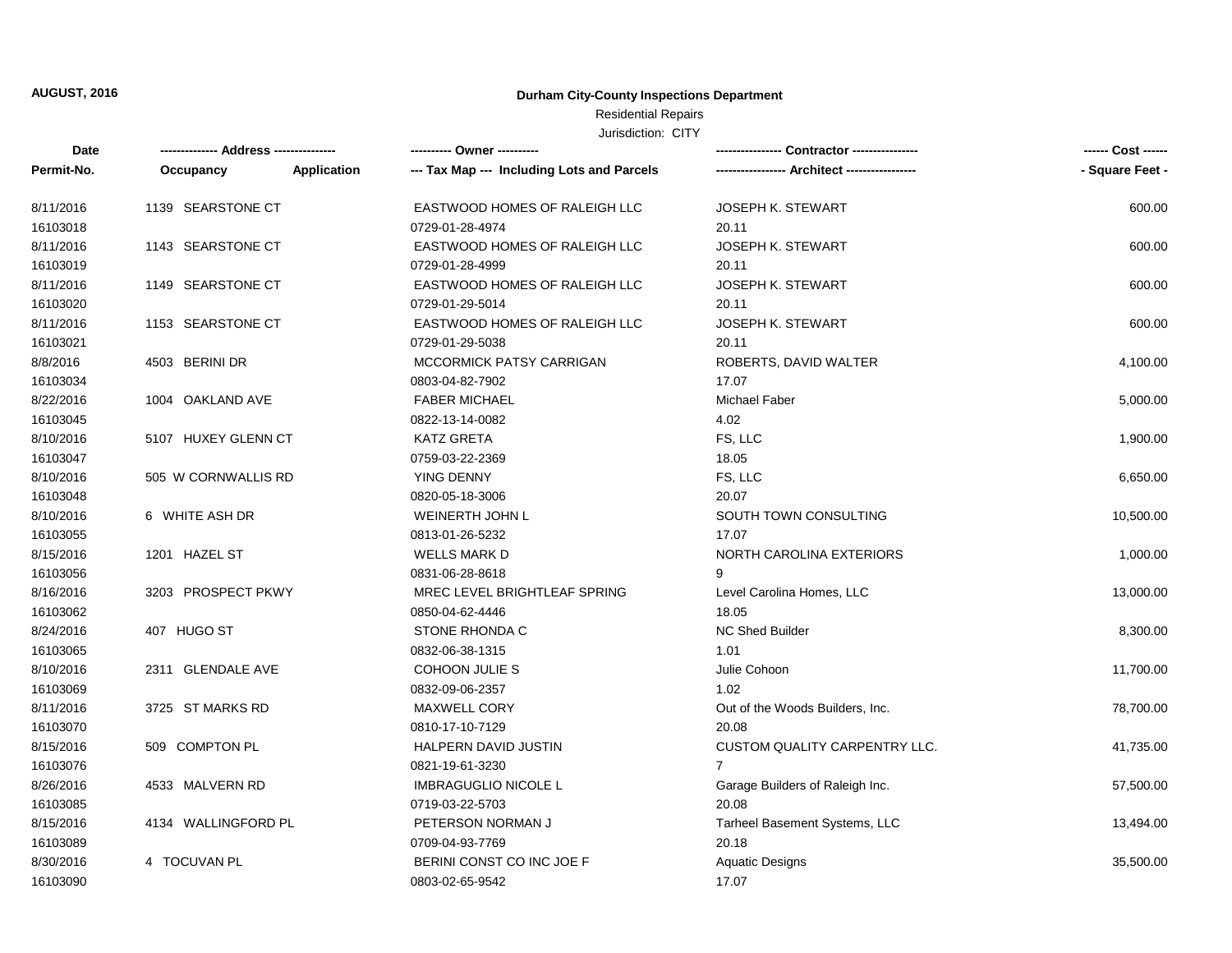#### **Durham City-County Inspections Department**

### Residential Repairs

| Date       |                      |             | ---------- Owner ----------                |                                            | ------ Cost ------ |
|------------|----------------------|-------------|--------------------------------------------|--------------------------------------------|--------------------|
| Permit-No. | Occupancy            | Application | --- Tax Map --- Including Lots and Parcels |                                            | - Square Feet -    |
| 8/9/2016   | 3018 DEVON RD        |             | SELLARS WALTER R RAINEY JR                 | HALLYBURTON, ROBERT S.                     | 1.00               |
| 16103091   |                      |             | 0810-19-60-0880                            | 20.08                                      |                    |
| 8/22/2016  | 608 RUBY ST          |             | <b>HARWARD DOROTHY S</b>                   | Recovery Roofing of NC LLC                 | 12,061.28          |
| 16103093   |                      |             | 0822-12-96-1862                            | 1.02                                       |                    |
| 8/16/2016  | 27 BURGESS LN        |             | DAVENPORT SADIE                            | FS, LLC                                    | 8,750.00           |
| 16103094   |                      |             | 0820-06-37-1973                            | $\overline{7}$                             |                    |
| 8/29/2016  | 5501 WOODBERRY RD    |             | <b>WHITTINGTON DAWAYNE</b>                 | 2SL DESIGN BUILD, LLC                      | 133,750.00         |
| 16103097   |                      |             | 0709-02-87-3739                            | 20.18                                      |                    |
| 8/17/2016  | 18 WINTHROP CT       |             | <b>HILL KAREN A</b>                        | ENVIRO-COMPANIES LLC, T/A EMERGENCY        | 21,000.00          |
| 16103100   |                      |             | 0719-03-34-5400                            | 20.08                                      |                    |
| 8/17/2016  | 806 SPRINGDALE DR    |             | <b>TAYLOR KIMILY J</b>                     | ENVIRO-COMPANIES LLC, T/A EMERGENCY        | 34,000.00          |
| 16103106   |                      |             | 0820-14-43-1392                            | 20.09                                      |                    |
| 8/19/2016  | 514 NANTAHALA DR     |             | KADIISKA MARIA B                           | JOHNNY L. GRIFFITH, T/A JOHLCO CONTRACTING | 27,500.00          |
| 16103116   |                      |             | 0729-03-44-7789                            | 20.10                                      |                    |
| 8/15/2016  | 3727 KENMORE RD      |             | SUPERVILLE JEMMA G                         | SEARS HOME IMPROVEMENT PRODUCTS, INC.      | 17,126.00          |
| 16103117   |                      |             | 0823-14-44-8630                            | 17.05                                      |                    |
| 8/15/2016  | 4719 CARMEN LN       |             | <b>BLACKWELL FRANCINE M</b>                | <b>Advanced Structural Repair</b>          | 8,950.00           |
| 16103120   |                      |             | 0709-03-34-9653                            | 20.18                                      |                    |
| 8/25/2016  | 3611 ST MARKS RD     |             | SWIGGETT NATHAN DALLAS                     | Nathan Swiggett                            | 38,500.00          |
| 16103121   |                      |             | 0810-17-20-1478                            | 20.08                                      |                    |
| 8/15/2016  | 4301 MALVERN RD      |             | KINNEY HOMES LLC                           | <b>Advanced Structural Repair</b>          | 21,681.00          |
| 16103122   |                      |             | 0719-03-24-5441                            | 20.08                                      |                    |
| 8/19/2016  | 1916 HART ST         |             | <b>HISTORIC PRESERVATION</b>               | A & A CONSTRUCTION                         | 25,000.00          |
| 16103132   |                      |             | 0831-15-53-7170                            | 10.01                                      |                    |
| 8/30/2016  | 109 W PIEDMONT AVE   |             | SELF HELP VENTURES FUND                    | WALLACE, B. DESIGN & CONSTRUCTION          | 8,000.00           |
| 16103147   |                      |             | 0821-16-73-9175                            | 12.01                                      |                    |
| 8/19/2016  | 20 DAILE CT          |             | DRAEGER KERRY D                            | BERCON BUILDING COMPANY INCORPORATED       | 102,661.00         |
| 16103159   |                      |             | 0813-03-24-1946                            | 17.07                                      |                    |
| 8/24/2016  | 200 SEAN FRANCIS WAY |             | SEAFORTH NC PARTNERS LLC                   | Cortland Improvements NC, LLC              | 73,800.00          |
| 16103163   |                      |             | 0728-04-94-0147                            | 20.14                                      |                    |
| 8/24/2016  | 300 SEAN FRANCIS WAY |             | SEAFORTH NC PARTNERS LLC                   | Cortland Improvements NC, LLC              | 73,800.00          |
| 16103164   |                      |             | 0728-04-94-0147                            | 20.14                                      |                    |
| 8/24/2016  | 500 SEAN FRANCIS WAY |             | SEAFORTH NC PARTNERS LLC                   | Cortland Improvements NC, LLC              | 73,800.00          |
| 16103165   |                      |             | 0728-04-94-0147                            | 20.14                                      |                    |
| 8/24/2016  | 500 KIPLING WAY      |             | SEAFORTH NC PARTNERS LLC                   | Cortland Improvements NC, LLC              | 73,800.00          |
| 16103168   |                      |             | 0728-04-94-0147                            | 20.14                                      |                    |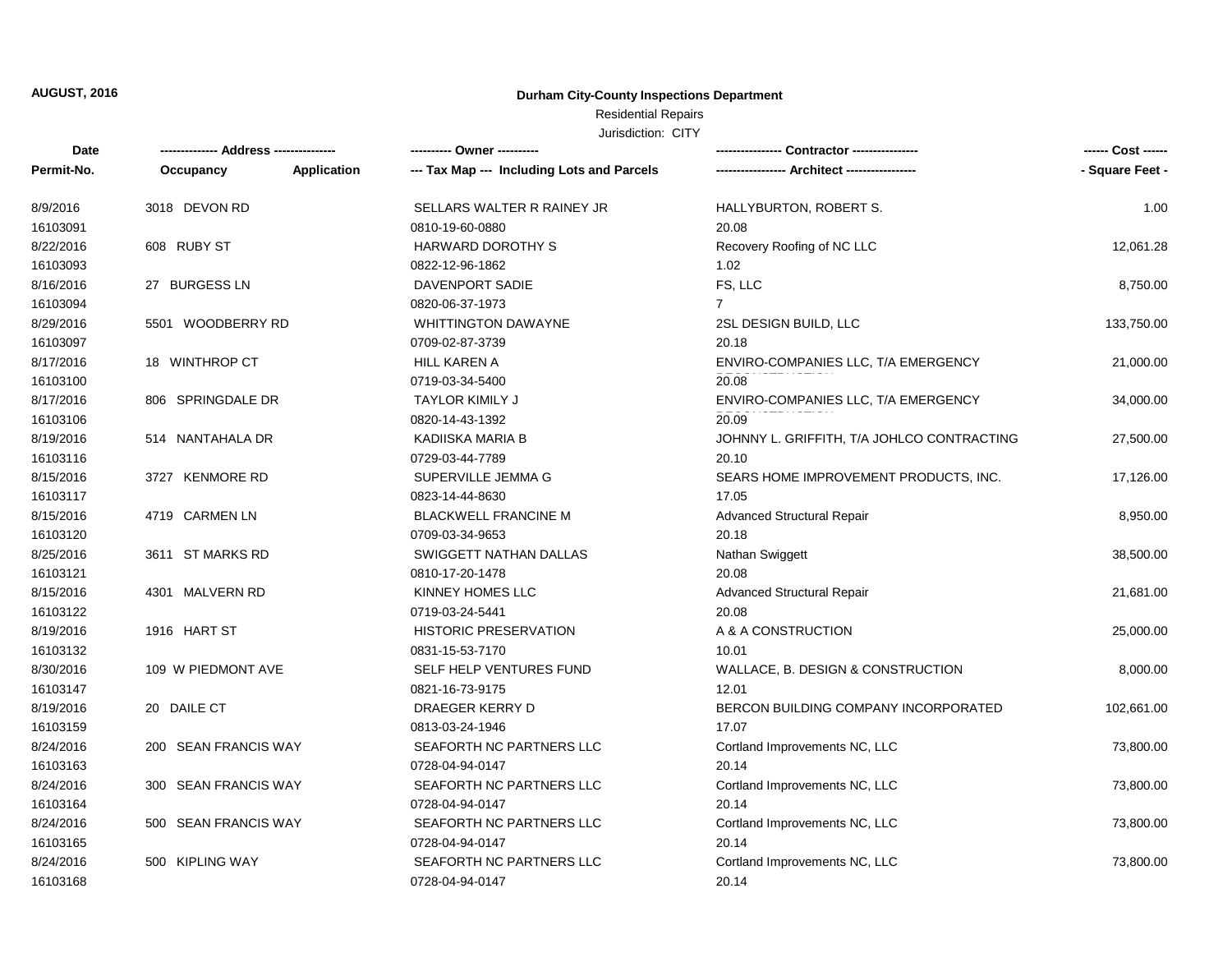#### **Durham City-County Inspections Department**

## Residential Repairs

| Date       |                       |             | ---------- Owner ----------                |                                   | ------ Cost ------ |
|------------|-----------------------|-------------|--------------------------------------------|-----------------------------------|--------------------|
| Permit-No. | Occupancy             | Application | --- Tax Map --- Including Lots and Parcels |                                   | - Square Feet -    |
| 8/24/2016  | 700 KIPLING WAY       |             | SEAFORTH NC PARTNERS LLC                   | Cortland Improvements NC, LLC     | 29,520.00          |
| 16103169   |                       |             | 0728-04-94-0147                            | 20.14                             |                    |
| 8/24/2016  | 200 AARON CIR         |             | SEAFORTH NC PARTNERS LLC                   | Cortland Improvements NC, LLC     | 110,700.00         |
| 16103170   |                       |             | 0728-04-94-0147                            | 20.14                             |                    |
| 8/24/2016  | 300 AARON CIR         |             | SEAFORTH NC PARTNERS LLC                   | Cortland Improvements NC, LLC     | 110,700.00         |
| 16103171   |                       |             | 0728-04-94-0147                            | 20.14                             |                    |
| 8/24/2016  | 400 AARON CIR         |             | SEAFORTH NC PARTNERS LLC                   | Cortland Improvements NC, LLC     | 110,700.00         |
| 16103172   |                       |             | 0728-04-94-0147                            | 20.14                             |                    |
| 8/24/2016  | 500 AARON CIR         |             | SEAFORTH NC PARTNERS LLC                   | Cortland Improvements NC, LLC     | 44,280.00          |
| 16103173   |                       |             | 0728-04-94-0147                            | 20.14                             |                    |
| 8/24/2016  | 600 AARON CIR         |             | SEAFORTH NC PARTNERS LLC                   | Cortland Improvements NC, LLC     | 88,560.00          |
| 16103174   |                       |             | 0728-04-94-0147                            | 20.14                             |                    |
| 8/24/2016  | 800 AARON CIR         |             | SEAFORTH NC PARTNERS LLC                   | Cortland Improvements NC, LLC     | 110,700.00         |
| 16103175   |                       |             | 0728-04-94-0147                            | 20.14                             |                    |
| 8/24/2016  | 900 AARON CIR         |             | SEAFORTH NC PARTNERS LLC                   | Cortland Improvements NC, LLC     | 0.00               |
| 16103176   |                       |             | 0728-04-94-0147                            | 20.14                             |                    |
| 8/24/2016  | 1000 AARON CIR        |             | SEAFORTH NC PARTNERS LLC                   | Cortland Improvements NC, LLC     | 110,700.00         |
| 16103177   |                       |             | 0728-04-94-0147                            | 20.14                             |                    |
| 8/26/2016  | 115 FORESTWOOD DR     |             | <b>CURREY DAVID P</b>                      | DOUGLAS CALVIN WALTERS            | 7,000.00           |
| 16103178   |                       |             | 0821-18-40-8592                            | $\overline{7}$                    |                    |
| 8/30/2016  | 500 VALLEYMEDE DR     |             | <b>WROTON JOHN C</b>                       | Mateer General Construction LLC   | 24,158.00          |
| 16103179   |                       |             | 0727-01-05-2144                            | 20.12                             |                    |
| 8/16/2016  | 2653 MAGNOLIA TREE LN |             | NICOLLA JONATHAN M                         | FS, LLC                           | 15,750.00          |
| 16103180   |                       |             | 0739-02-59-5698                            | 20.14                             |                    |
| 8/16/2016  | 1100 MORELAND AVE     |             | <b>BLAKE ALBERT B</b>                      | WINGATE CONSTRUCTION LLC          | 6,330.00           |
| 16103181   |                       |             | 0821-10-35-3024                            | 5                                 |                    |
| 8/22/2016  | 2001 JAMES ST         |             | <b>HANNAH JESSIE L</b>                     | FS, LLC                           | 2,750.00           |
| 16103194   |                       |             | 0821-17-20-1135                            | 6                                 |                    |
| 8/22/2016  | 3 BYERLY CT           |             | ROGERS PHYLLIS P                           | FS, LLC                           | 1,250.00           |
| 16103195   |                       |             | 0728-02-59-4892                            | 20.14                             |                    |
| 8/22/2016  | 3829 SOMERSET DR      |             | <b>KIRKLAND KYLE</b>                       | SCHREIBER CONSTRUCTION            | 33,600.00          |
| 16103200   |                       |             | 0719-01-28-6800                            | 20.08                             |                    |
| 8/22/2016  | 510 DOWD ST           |             | <b>JENSEN JOSHUA TRUSTEE</b>               | ABSOLUTE CONSTRUCTION GROUP, LLC. | 104,500.00         |
| 16103201   |                       |             | 0831-06-28-7905                            | 9                                 |                    |
| 8/31/2016  | 706 MIDWAY AVE        |             | AVILA GRETHEL MARIBEL R                    | Grethel Maribel Rodriguez Auila   | 11,500.00          |
| 16103205   |                       |             | 0840-10-36-2789                            | 18.02                             |                    |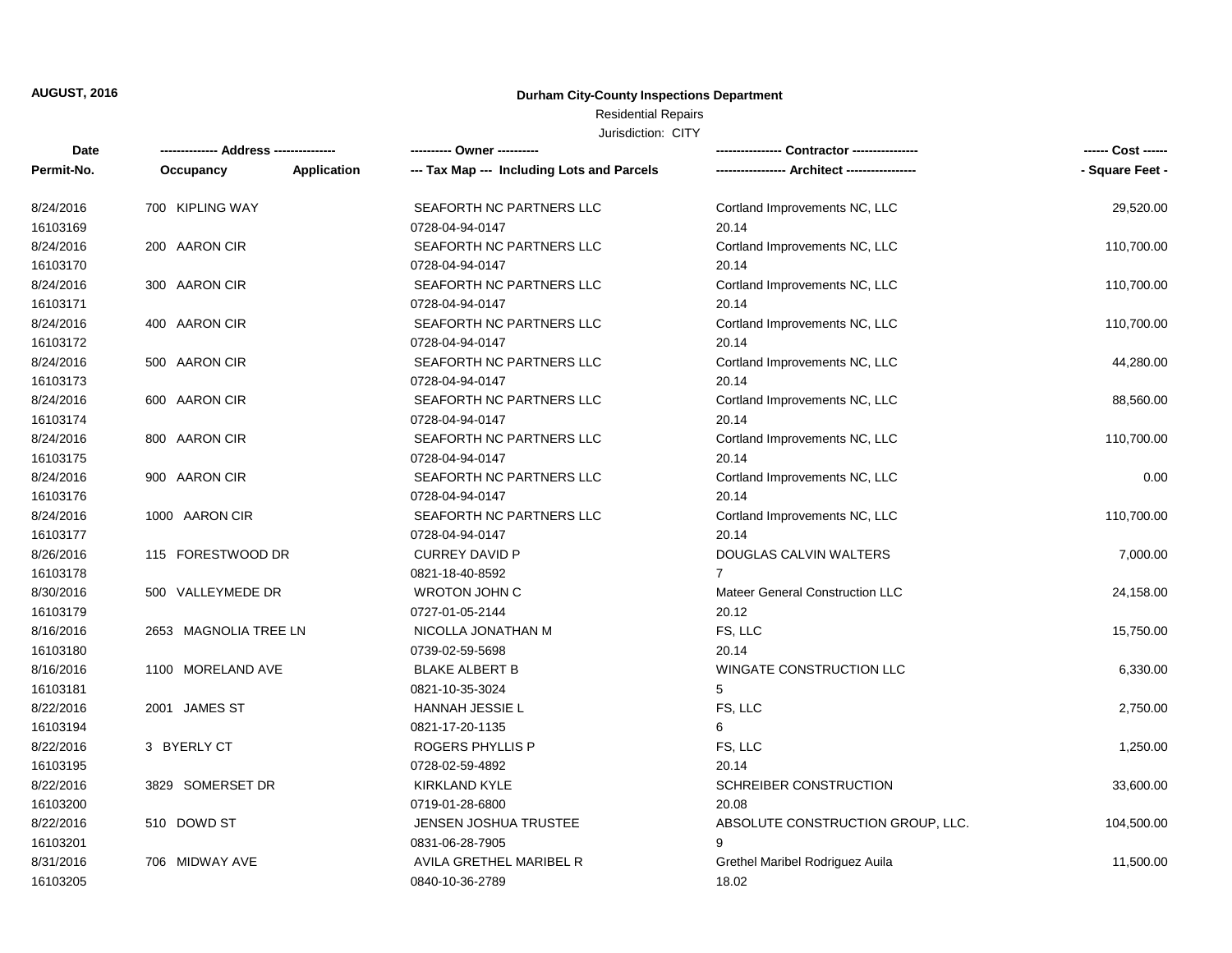#### **Durham City-County Inspections Department**

# Residential Repairs

| Date       | ------------- Address --------------- |             | ---------- Owner ----------                |                                                          | ------ Cost ------ |
|------------|---------------------------------------|-------------|--------------------------------------------|----------------------------------------------------------|--------------------|
| Permit-No. | Occupancy                             | Application | --- Tax Map --- Including Lots and Parcels |                                                          | - Square Feet -    |
| 8/31/2016  | 3900 DOVER RD                         |             | HALL LAURA SEIBERT                         | BRIDGEPOINT GENERAL CONTRACTING, INC.                    | 950,000.00         |
| 16103217   |                                       |             | 0719-01-48-6706                            | 20.08                                                    |                    |
| 8/24/2016  | 1814 NORTHGATE ST                     |             | HODNETT KRISTIN E                          | SAWYER, BRIAN                                            | 108,470.00         |
| 16103218   |                                       |             | 0832-09-06-0259                            | 1.02                                                     |                    |
| 8/24/2016  | 1020 ANDERSON ST                      |             | <b>KERNS TAMMY A</b>                       | <b>JAMES DENNY</b>                                       | 23,200.00          |
| 16103221   |                                       |             | 0811-12-95-5575                            | 6                                                        |                    |
| 8/29/2016  | 4804 MARVIN DR                        |             | WEIL DAVID S                               | Rawlings Contracting LLC                                 | 66,000.00          |
| 16103222   |                                       |             | 0709-02-57-1773                            | 20.18                                                    |                    |
| 8/22/2016  | 1403 N HYDE PARK AVE                  |             | DURHAM BUILDING COMPANY LLC                | Durham Building Company, LLC                             | 1,000.00           |
| 16103228   |                                       |             | 0831-06-48-9910                            | 9                                                        |                    |
| 8/22/2016  | 1200 HALLEY ST                        |             | DURHAM BUILDING COMPANY LLC                | Durham Building Company, LLC                             | 1,000.00           |
| 16103229   |                                       |             | 0821-10-45-1170                            | 5                                                        |                    |
| 8/22/2016  | 1706 CHENAULT DR                      |             | EPH 2 ASSETS LLC                           | Home and Rental Solutions                                | 21,584.20          |
| 16103243   |                                       |             | 0830-14-44-3105                            | 20.09                                                    |                    |
| 8/22/2016  | 107 CASWELL RIDGE LN                  |             | PULTE HOME CORPORATION                     | Patio Enclosures, Inc. of Raleigh - Carolina Enclosures, | 23,089.00          |
| 16103244   |                                       |             | 0769-03-24-5352                            | 19                                                       |                    |
| 8/22/2016  | 14 THOMPSONVILLE CT                   |             | TOLL NC LP                                 | MK STICKBUILDERS LLC                                     | 3,844.50           |
| 16103245   |                                       |             | 0717-02-77-0687                            | 20.12                                                    |                    |
| 8/24/2016  | 1004 URBAN AVE                        |             | BREWSTER JOY V                             | J.E. Gillis Renovation Contractors                       | 27,892.00          |
| 16103247   |                                       |             | 0822-19-72-0231                            | 3.02                                                     |                    |
| 8/24/2016  | 1008 N GREGSON ST                     |             | <b>CURTIS SIMON</b>                        | Halcon                                                   | 19,500.00          |
| 16103263   |                                       |             | 0822-15-72-2730                            | 3.02                                                     |                    |
| 8/22/2016  | 4019 N ROXBORO RD                     |             | <b>DUKE UNIVERSITY</b>                     | MITCHELL, O C, JR., INC.                                 | 1,000.00           |
| 16103276   |                                       |             | 0823-12-85-4295.L01                        | 17.05                                                    |                    |
| 8/22/2016  | 1102 GURLEY ST                        |             | CARABELLA REAL ESTATE INC                  | ALLIED MANAGEMENT GROUP, LLC                             | 1,000.00           |
| 16103287   |                                       |             | 0831-05-19-9378                            | 9                                                        |                    |
| 8/25/2016  | 6401 HUNTINGRIDGE RD                  |             | KING KATHRYN E                             | DTR GROUP INC, THE                                       | 80,000.00          |
| 16103305   |                                       |             | 0708-03-34-5407                            | 20.12                                                    |                    |
| 8/25/2016  | 1506 W KNOX ST                        |             | <b>VELASQUEZ TUNYA M</b>                   | David Holmes                                             | 5,500.00           |
| 16103316   |                                       |             | 0822-14-43-7878                            | 3.01                                                     |                    |
| 8/26/2016  | 2004 PERSHING ST                      |             | WADE GILDA F                               | Petry Construction                                       | 2,500.00           |
| 16103317   |                                       |             | 0822-10-26-8456                            | 4.01                                                     |                    |
| 8/25/2016  | 2122 SPRUNT AVE                       |             | CARRAWAY CANDACE                           | FS, LLC                                                  | 10,050.00          |
| 16103326   |                                       |             | 0822-09-16-6808                            | 4.01                                                     |                    |
| 8/30/2016  | 3329 MOSSDALE AVE                     |             | RAVIOLI GABRIELLE RHEAUME                  | <b>GARUDA CUSTOM DECKS</b>                               | 128,000.00         |
| 16103331   |                                       |             | 0810-11-75-1049                            | 20.15                                                    |                    |